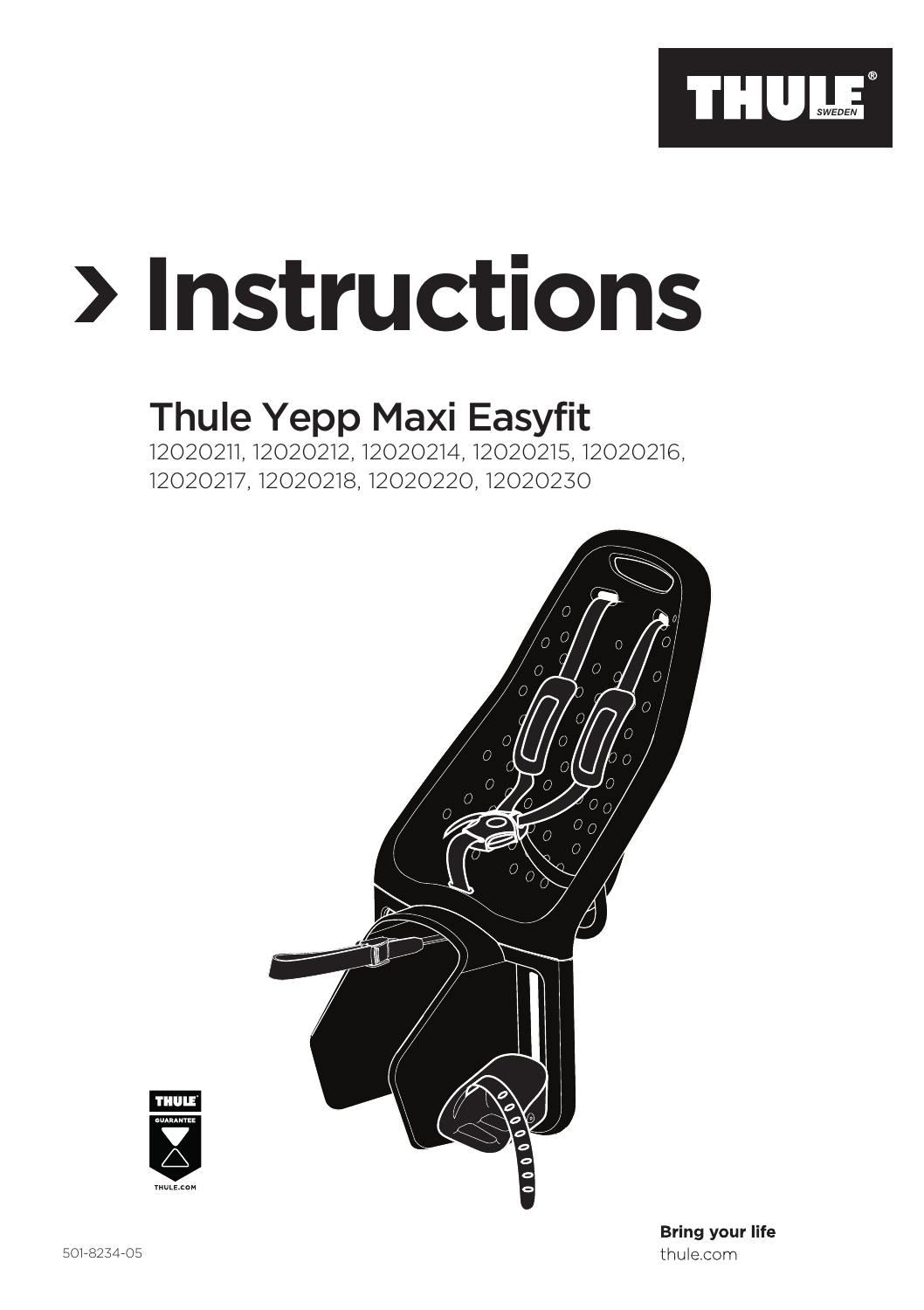- **EN** Child bike seat
- **DE** Fahrradkindersitz
- **FR** Siège vélo enfant
- **NL** Fietszitje
- **IT** Seggiolino da bici
- **ES** Portabebés bici
- **PT** Cadeira de criança para bicicleta
- **SV** Cykelbarnstol
- **DK** Cykelstol
- **NO** Barnesete til sykkel
- **FI** Polkupyörän lastenistuin
- **ET** Jalgratta lasteiste
- **LV** Velosipēda bērnu sēdeklis
- **LT** Dviračio kėdutė vaikams
- **PL** Fotelik rowerowy
- **RU** Детское велосипедное сиденье
- **UK** Дитяче велосипедне крісло
- **BG** Детско столче за велосипед
- **CS** Dětská cyklosedačka
- **SK** Detská cyklosedačka
- **SL** Otroški kolesarski sedež
- **HR/BIH** Dječja sjedalica za bicikl
- **RO** Scaun de copii pentru bicicletă
- **HU** Kerékpáros gyerekülés
- **EL** Παιδικό κάθισμα ποδηλάτου
- **TR** Çocuk bisiklet koltuğu
- **HE** כיסא אופניים לילד
	- **AR** مقعد دراجة الطفل
- **ZH** 儿童自行车座椅
- **JA** お子様用サイクルシート
- **KO** 어린이 자전거 시트
- **TH** เก้าอี้เด็กสำ หรับจักรยาน



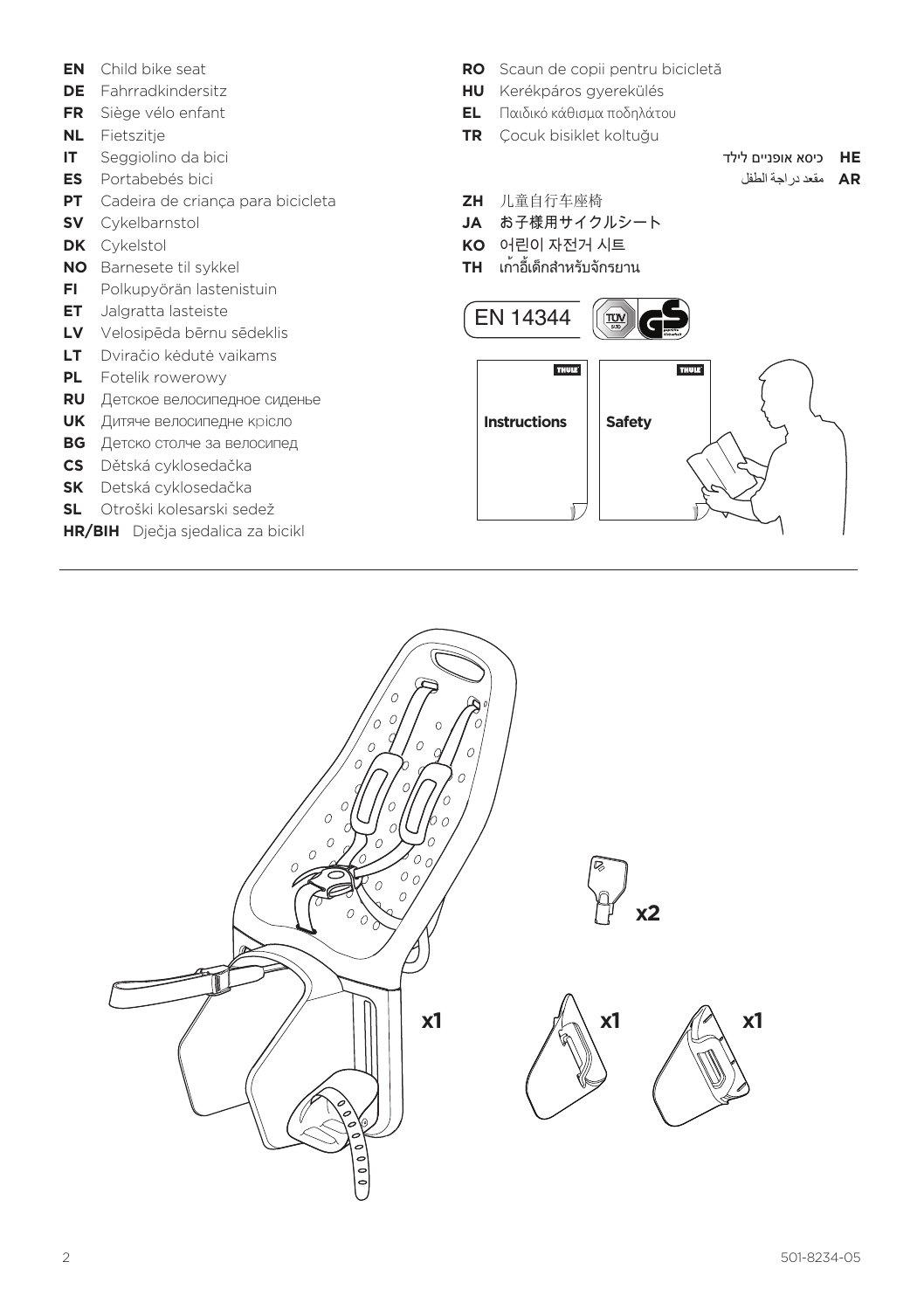

#### **Luggage carrier with EasyFit frame**

Max. load capacity: 25 kg / 55 lbs Must comply to ISO11243



#### **Thule Yepp Maxi EasyFit Adapter: 12020409**

Max. load capacity: 25 kg / 55 lbs Must comply to ISO11243



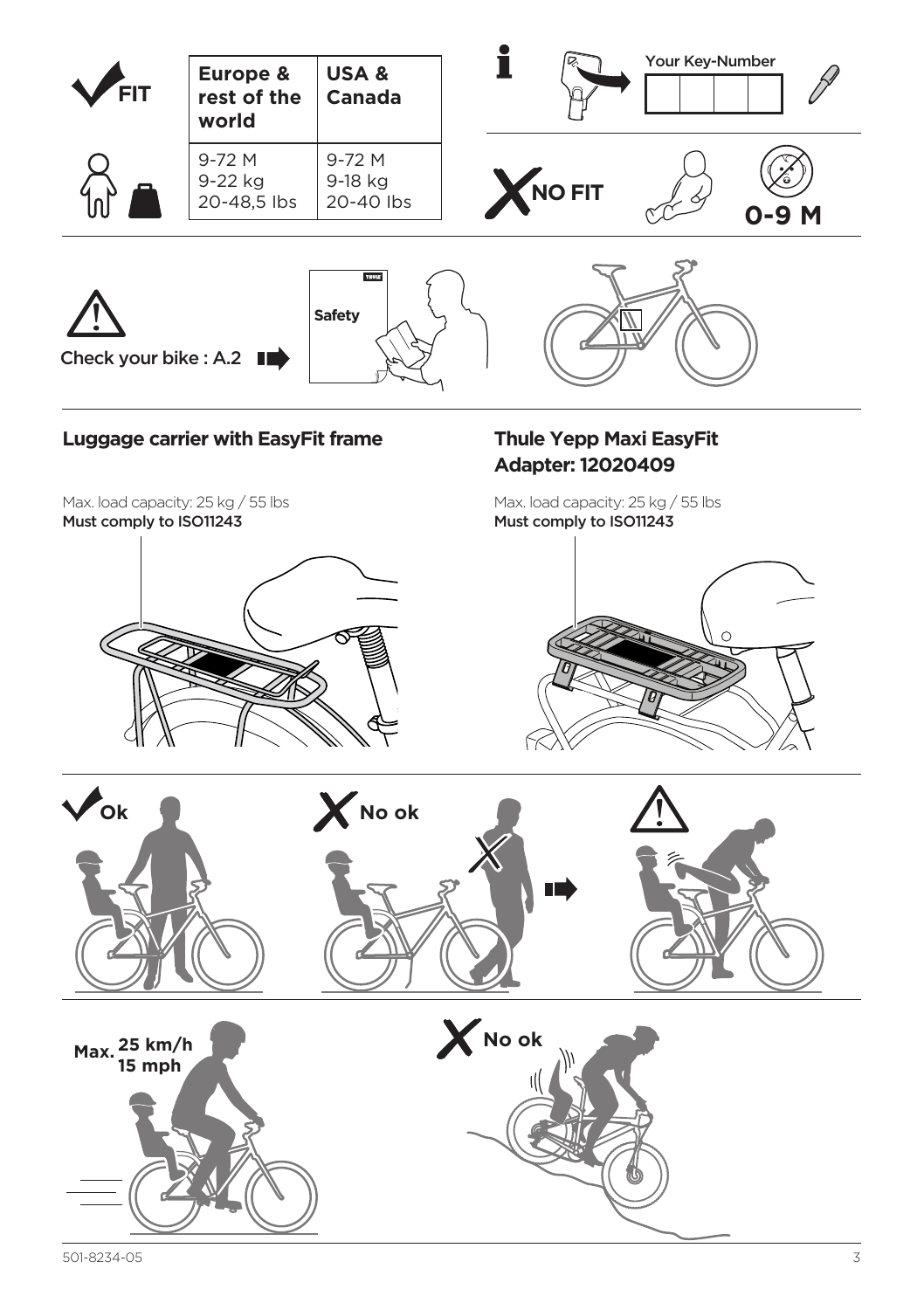



\* DE max 0 mm

1

 $\mathbf i$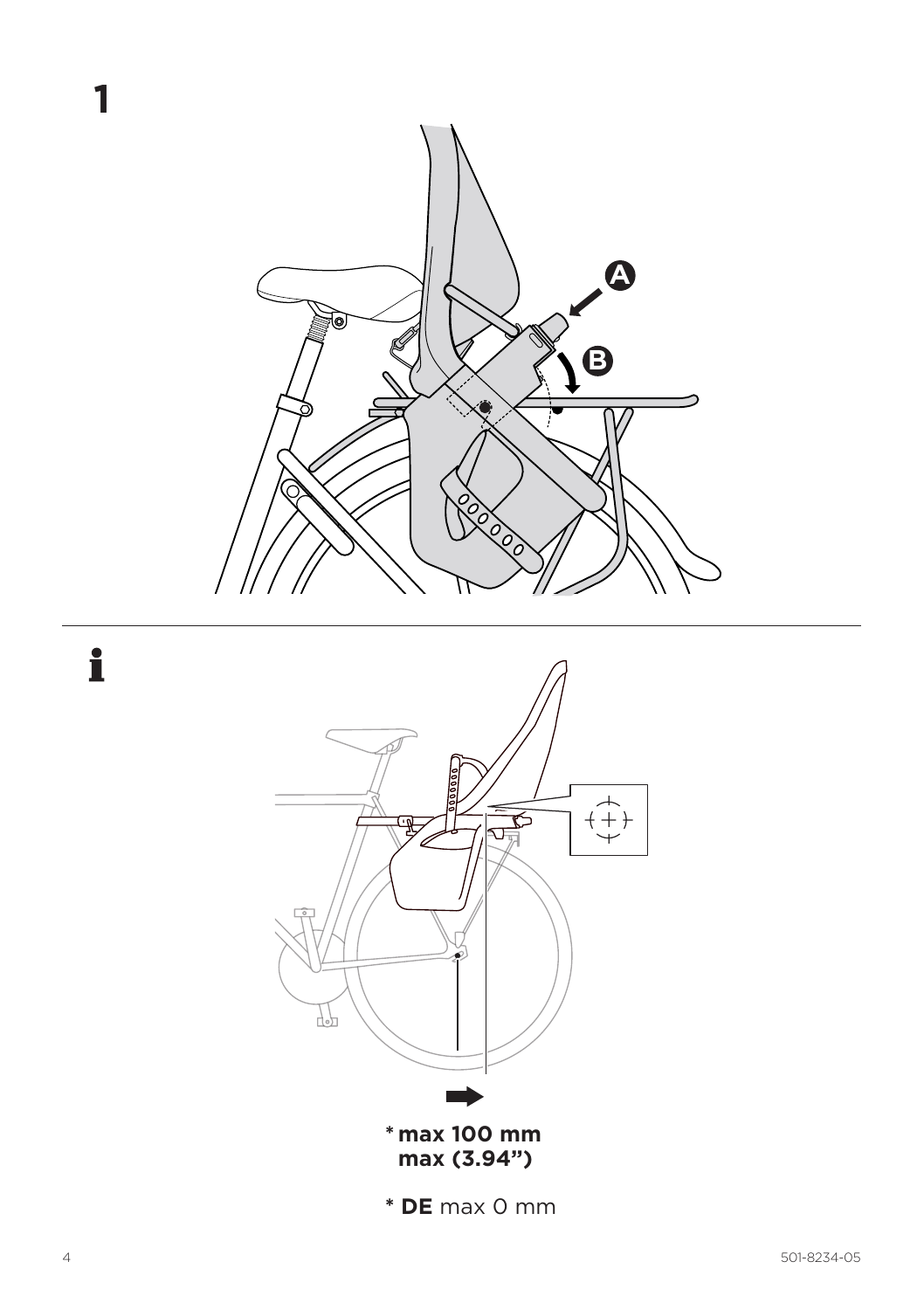

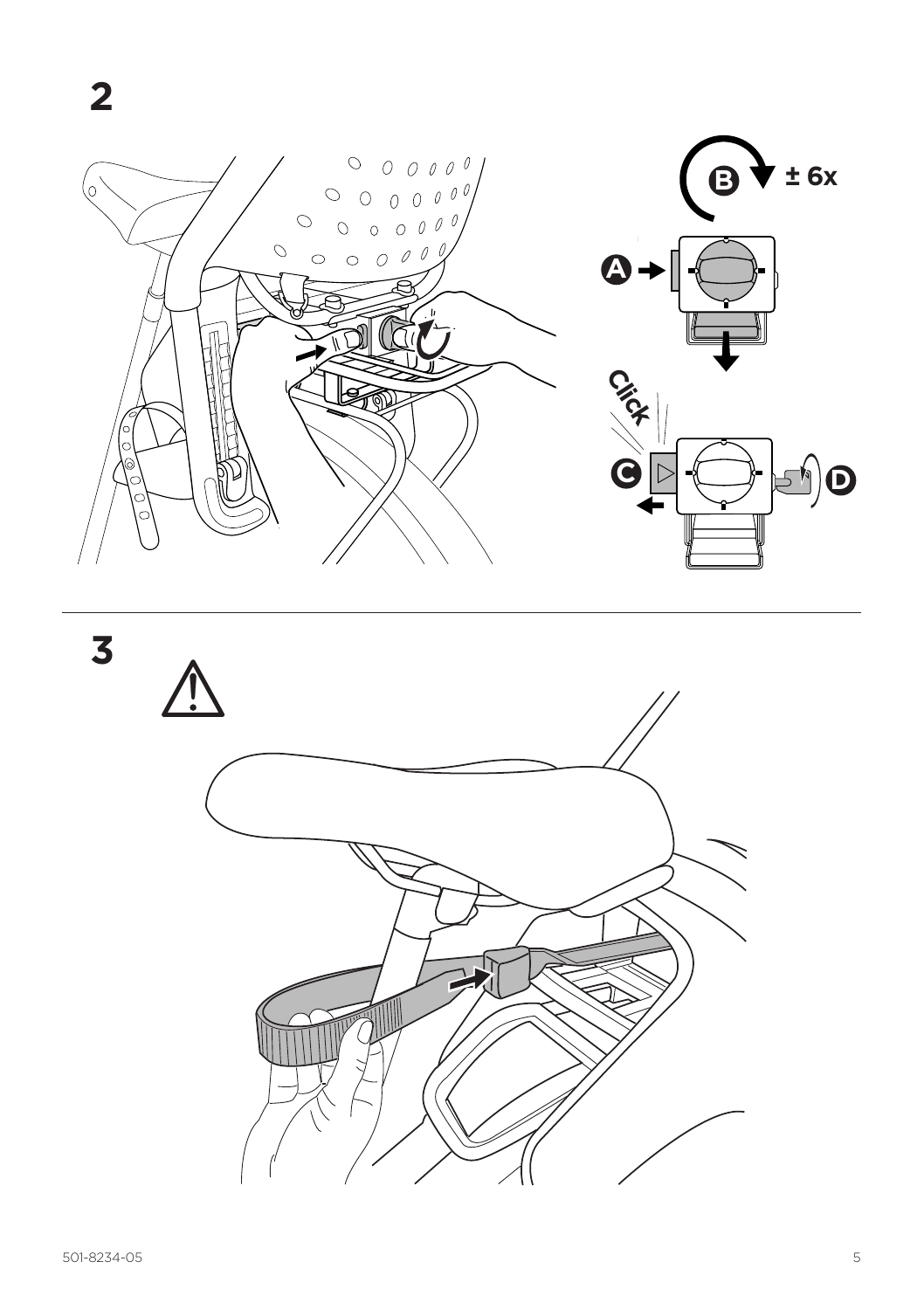

0

4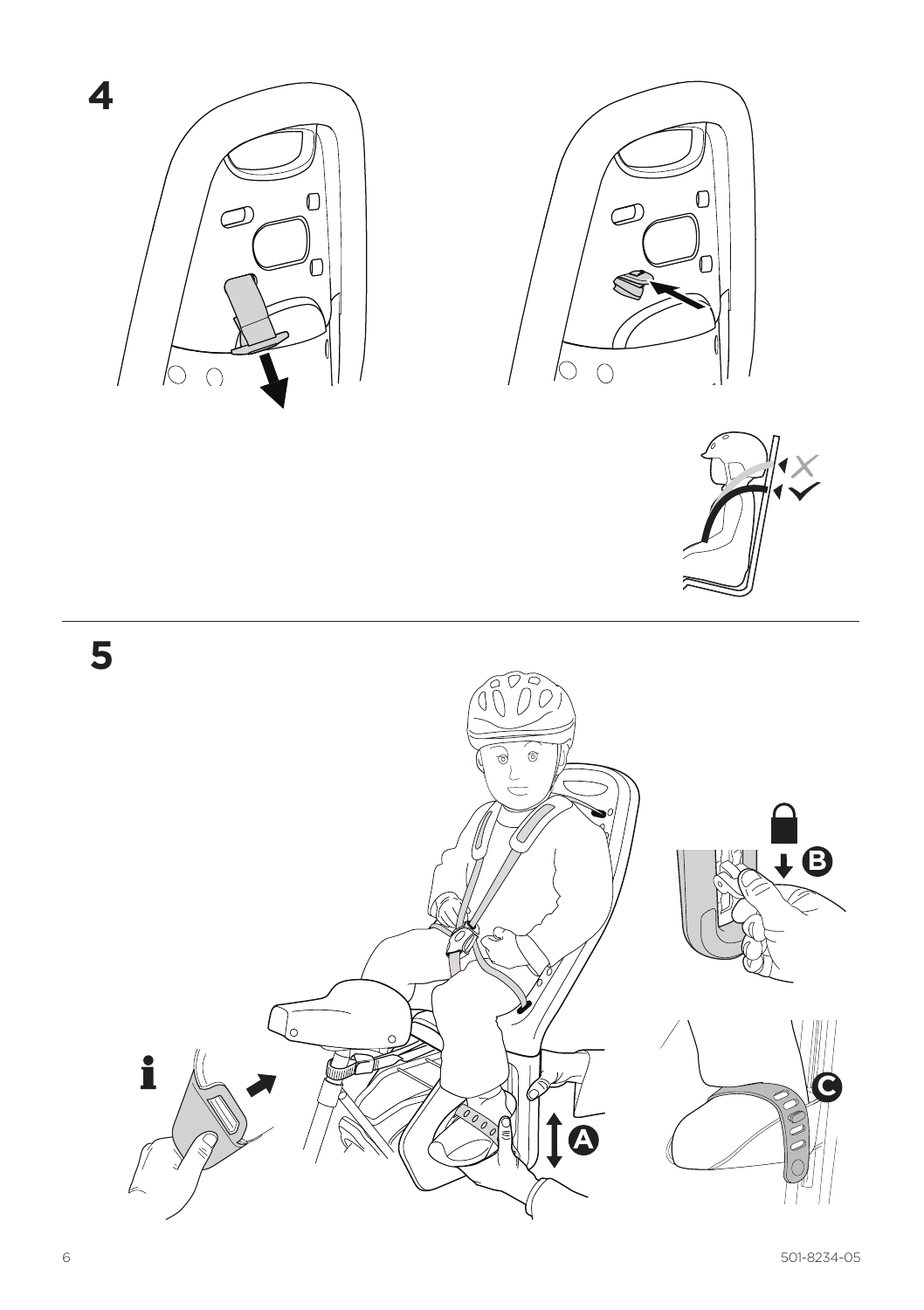

**7**